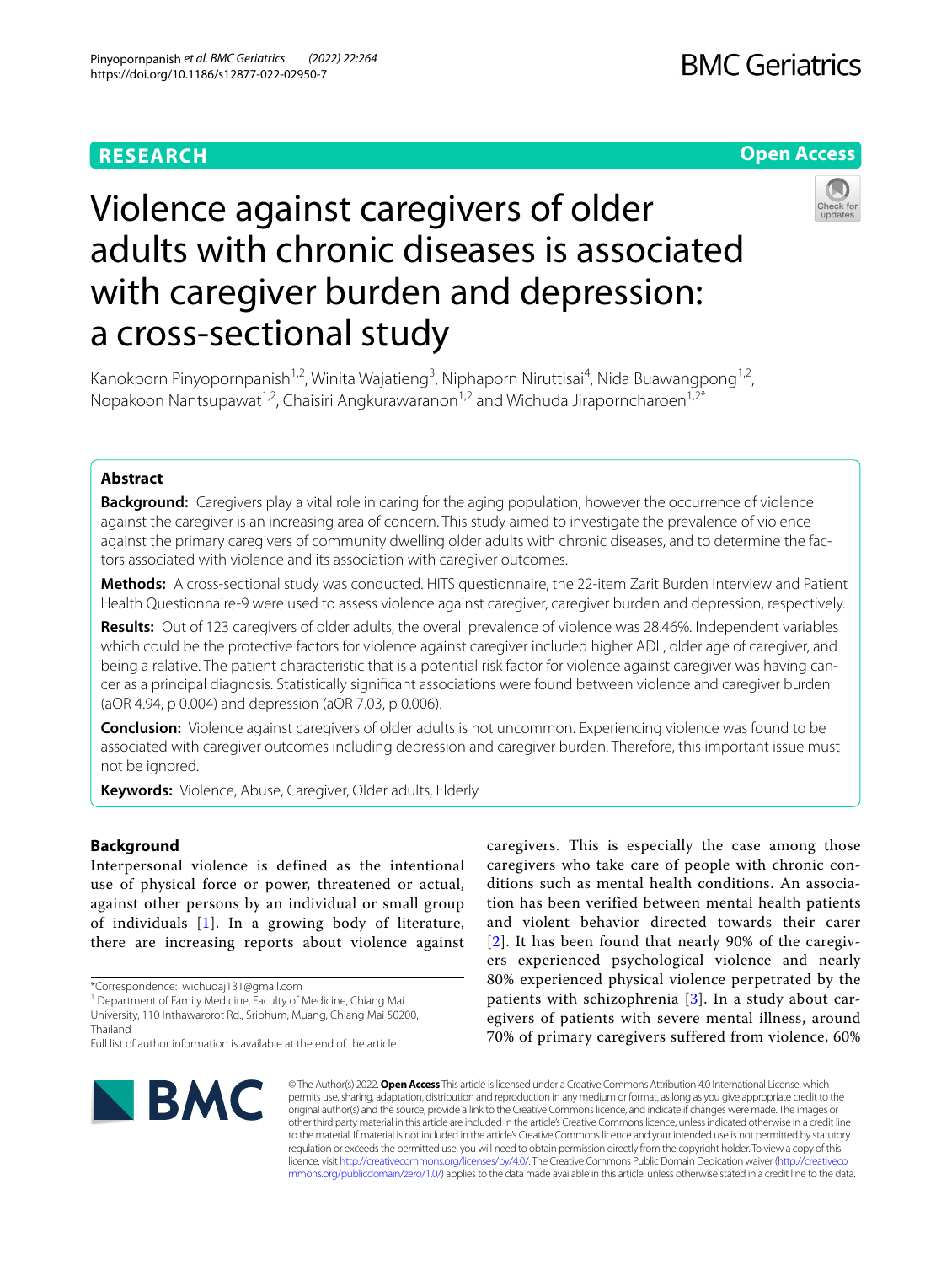experienced verbal abuse and nearly 50% experienced physical abuse [[4](#page-5-3)]. While report about violence against carers of people with other chronic diseases was limited, aggressive behavior among people with chronic conditions has been reported, for example, in patient with neurocognitive disorder [[5,](#page-5-4) [6\]](#page-5-5) and cancer [[7](#page-5-6)].

In providing care to an aging population many of whom suffer from chronic diseases, a need which is increasing worldwide, the needs of the caregiver [[8](#page-5-7)], including issues about violence cannot be overlooked. Evidence shows that more than half of older adults, those aged between 85 and 90 years, need family caregivers due to their limitations in physical health and functional impairment and the older the age the greater the need of assistance  $[9, 10]$  $[9, 10]$  $[9, 10]$  $[9, 10]$ . While many studies have focused on the caregiver as a perpetrator of abuse of older adults (elder abuse)  $[11-14]$  $[11-14]$ , little is known about violence against the caregiver for this population. There was a study carried out in Turkey in nursing home staffs who work with elderly residents [[15](#page-5-12)]. It was found that 56% experienced violence, mostly taking the form of verbal abuse, and less than 10 % received medical or psychological support. Another study about violence towards staff in a nursing home in Sweden found that about 11% experienced violence and it can be repetitive. A variety of emotional reactions when exposed to violence were recorded, for example, aggression, astonishment, antipathy, or fear. One-third of carers had physical consequences, including wounds and bruising [[16](#page-5-13)]. This supports the concept that violence could be harmful to both the physical and mental health of caregivers.

It is fully accepted that caregivers play an important role in caring for aging population, however, there needs to be an awareness concerning violence against the caregivers. This is not only true in a nursing home setting, but also in the community dwelling population, as it could affect caregiver outcome and cause caregiver burnout [[17](#page-5-14), [18\]](#page-5-15) which might impact the quality of care. Patients who tend to have aggressive behavior, for example, patients with Alzheimer's disease with severe behavioral problems, were found to be associated with caregiver burden and depression in caregivers [[19](#page-5-16)]. Evidence pertinent to this issue is still lacking in developing countries such in Thailand, despite it have one of the most rapidly increasing ageing population in the developing world. Therefore, this study aimed to investigate the prevalence of violence against caregivers of community dwelling older adults with chronic diseases, and to determine the factors associated with violence and its association with caregiver outcomes.

## **Methods**

A cross-sectional study was conducted by interviewing the primary caregiver of each older adults with chronic disease who received home health care service from two urban primary care units in Chiang Mai province, Tailand (Nakornping Hospital and Maharaj Nakorn Chiang Mai hospital) during July  $2016$  – March 2017. The convenience sampling was used. A primary caregiver refers to the individual who self-identifes as having the primary responsibility for providing care and being involved in the activities in daily self-care or health care of the older adult care recipient. General information about patients and caregivers was accumulated. Additional standard questionnaires were used to determined patient functional status, social support, violence against caregiver, caregiver burden and depression.

## **Barthel activities of daily living index**

The Thai-version of Barthel Activities of Daily Living index was used to assess activities of daily living (ADL) of the patient. It consists of 10 basic domains including feeding, hygiene, transfer, toileting, ambulation, dressing, stairs, bathing, and continence (stool and urine) [[20](#page-5-17)]. The scores range from 0 to 20. A higher score of ADLs indicates better daily function.

## **Multidimensional Scale of Perceived Social Support (MSPSS)**

The Thai-version of MSPSS, a 12-item questionnaire, was used to measure perceived social support from three sources: family, friends, and others  $[21]$  $[21]$  $[21]$ . The 7-response Likert scale ranges from 1 (very strongly disagree) to 7 (very strongly agree). The total scores range from 12 to 84. The higher score means a higher perception of social support.

## **HITS questionnaire**

This self-reporting questionnaire was adapted from the original version by Sherin et al. [\[22\]](#page-5-19). In this version we asked, "how often has the care recipient abused (hurting, insulting, being threaten, or screaming at) the participant within a 12-month period?" The 5-response Likert scale ranges from 1 (never) to 5 (frequently); the total score is 4-20. The higher score indicates the higher the level of abuse by their care recipient. We used the cutoff of 5 to define an experience of violence. The factor loadings for the four items ranged from 0.73 to 0.91. Reliability statistics were performed on four items, resulting in a Cronbach's Alpha coefficient of 0.84 which indicates a high level of reliability.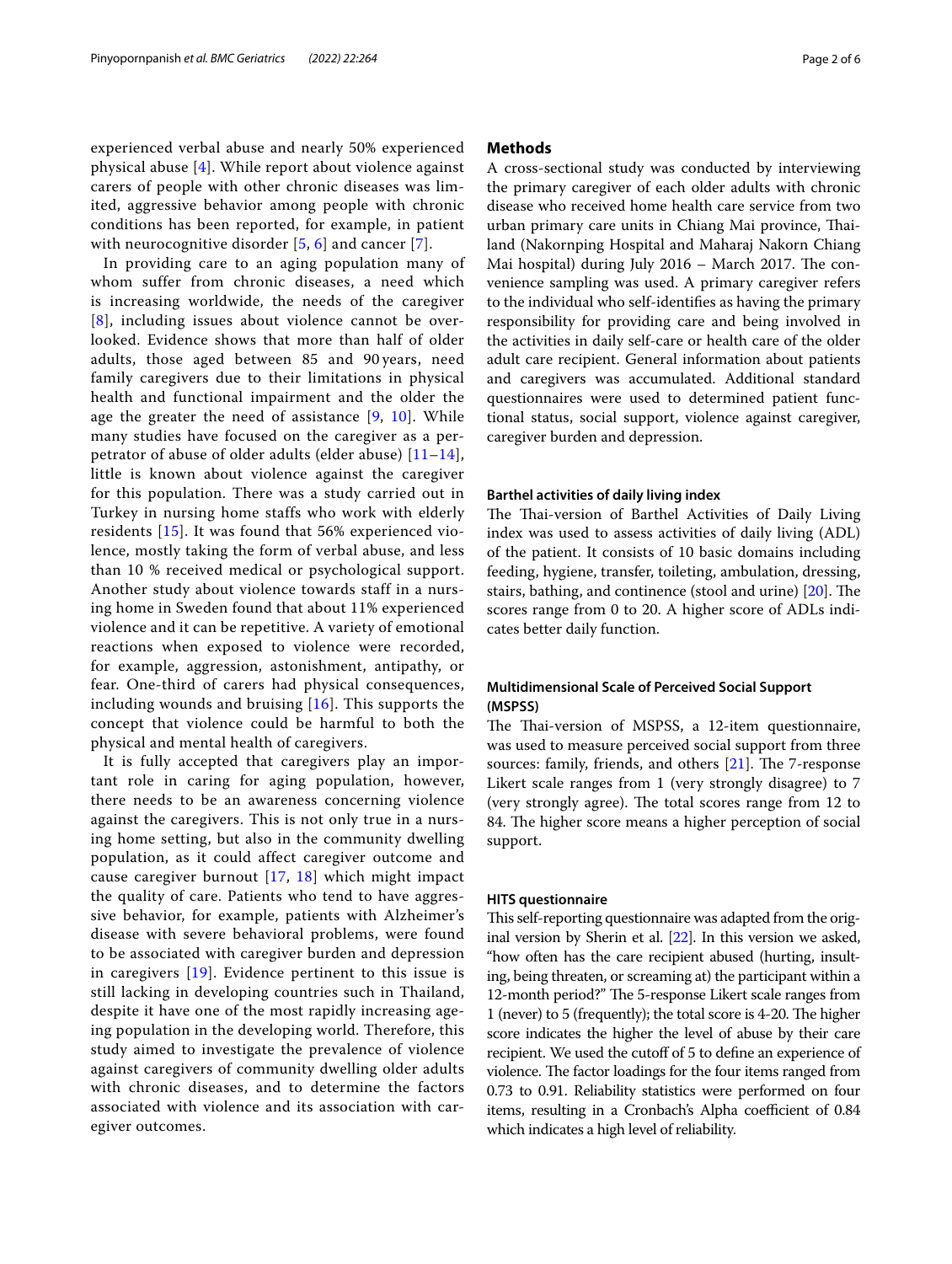## **The 22‑item Zarit Burden Interview (ZBI‑22)**

The Thai-version of ZBI-22 was used to assess caregiver burden  $[23]$  $[23]$ . The 5-response Likert scale ranges from 0 (never) to 4 (nearly always); the total scores range from 0 to 88. The higher scores imply the higher the feeling of burden. The cutoff score of  $20/21$  was used to diferentiate between the non-burden and burden population.

## **Patient health Questionnaire‑9 (PHQ‑9)**

The PHQ-9 is used to measure depressive symptoms  $[24]$  $[24]$ . The 4-response Likert scale ranges from  $0$  (not at all) to 3 (nearly every day); the total scores range from 0 to 27. The higher the score the higher the level of depression. The cutoff score of 6/7 was used to differentiate between the non-depressed and depressed population.

## **Statistical analysis**

The descriptive data are displayed as frequencies and percentages for categorical data, mean and standard deviation (SD) for normally distributed continuous data, and median and interquartile range (IQR) for non-normally distributed continuous data. Shapiro – Wilk W test was used to test for normality of continuous variables. We used logistic regression analysis to assess the association between independent variables and experience of violence. Factors which showed potential association from the univariable analysis were recruited into the final model (*p*-value < 0.2). To assess the association between experience of violence and caregiver outcomes (caregiver burden and depression), we used multivariable logistic regression analysis by including caregiver age, sex, income, disease, relationship, time of care, patient ADL, and social support as covariates. A *p*-value of less than 0.05 was considered to have statistical significance. All analyses were performed using STATA SE 15.1.

## **Results**

More than half of the older adults were female (55.3%) and the average age was  $75.7$  years (SD 9.8). The majority of participants had neurological diseases (stroke and dementia) as a primary disease (63.4%). Out of a total of 123 caregivers of older adults with chronic diseases, the majority of the caregivers were female (74.0%) and the average age was 57.3 (SD 15.0). The demographic data of patients and caregivers are shown in Table [1](#page-2-0).

From Table [1](#page-2-0), the overall prevalence was 28.5. Table [2](#page-3-0) shows the self-reported details of experiencing of violence by care recipients. All types of violence were reported by caregivers; however, the frequency was

## <span id="page-2-0"></span>**Table 1** Characteristics of patients and caregivers

|                                                      | Total $N = 123$ |
|------------------------------------------------------|-----------------|
| <b>Patient characteristics</b>                       |                 |
| Female, n (%)                                        | 68 (55.3)       |
| Age (years), mean $\pm$ SD                           | 75.7 ± 9.8      |
| Category of principal diagnosis, n (%)               |                 |
| - Neurological diseases                              | 78 (63.4)       |
| - Heart diseases                                     | 15 (12.2)       |
| - Cancer                                             | 11(8.9)         |
| - Musculoskeletal diseases                           | 12(9.8)         |
| - Kidney diseases                                    | 5(4.1)          |
| - Respiratory disease                                | 1(0.8)          |
| - Endocrine disease                                  | 1(0.8)          |
| $ADL$ , mean $\pm SD$                                | $11.3 \pm 7.5$  |
| <b>Caregiver characteristics</b>                     |                 |
| Female, n (%)                                        | 91 (74.0)       |
| Age (years), mean $\pm$ SD                           | $57.3 \pm 15.0$ |
| Having a partner, n (%)                              | 86 (69.9)       |
| Having underlying disease(s), n (%)                  | 78 (63.4)       |
| Education secondary school and higher, n (%)         | 77 (62.6)       |
| Employed, n (%)                                      | 81 (65.9)       |
| High personal income (> 15,000 THB), n (%)           | 41 (33.6)       |
| Relationship, n (%)                                  |                 |
| - Hired caregiver                                    | 13 (10.6)       |
| - Child                                              | 41 (33.3)       |
| - Spouse                                             | 52 (42.3)       |
| - Sibling                                            | 7(5.7)          |
| - Others                                             | 10(8.1)         |
| Time carrying out care per day (hours), median (IQR) | $12(5 - 24)$    |
| Duration of care (months), median (IQR)              | $60(24 - 120)$  |
| <b>HITS</b> score                                    |                 |
| - median (IQR)                                       | $4(4-5)$        |
| - Total score $\geq$ 5, n (%)                        | 35 (28.5)       |
| ZBI-22, median (IQR)                                 | $16(7 - 35)$    |
| MSPSS, median (IQR)                                  | $61(48 - 72)$   |
| PHQ-9, median (IQR)                                  | $2(1-6)$        |

*Abbreviations*: *ADL* activities of daily living, *IADL* instrumental activities of daily living, *IQR* interquartile range, *SD* standard deviation, *ZBI-22* The 22-item Zarit burden interview, *HITS* Hurt-Insult-Threat-Scream, *MSPSS* Multidimensional Scale of Perceived Social Support, *PHQ-9* Patient Health Questionnaire-9

not high. While they were less likely to report physical assault (5.7%), screaming was the most common factor reported by caregivers (22.7%).

Table [3](#page-3-1) shows that independent variables which were the potential protective factors for violence against caregiver included higher ADL, older age of caregiver, and being a relative. The patient characteristic that is a potential risk factor for violence against caregiver was having cancer as a principal diagnosis. Table [4](#page-3-2) shows the association between violence and caregiver burden (aOR 4.94, *p* 0.004) and depression (aOR 7.03, *p* 0.006).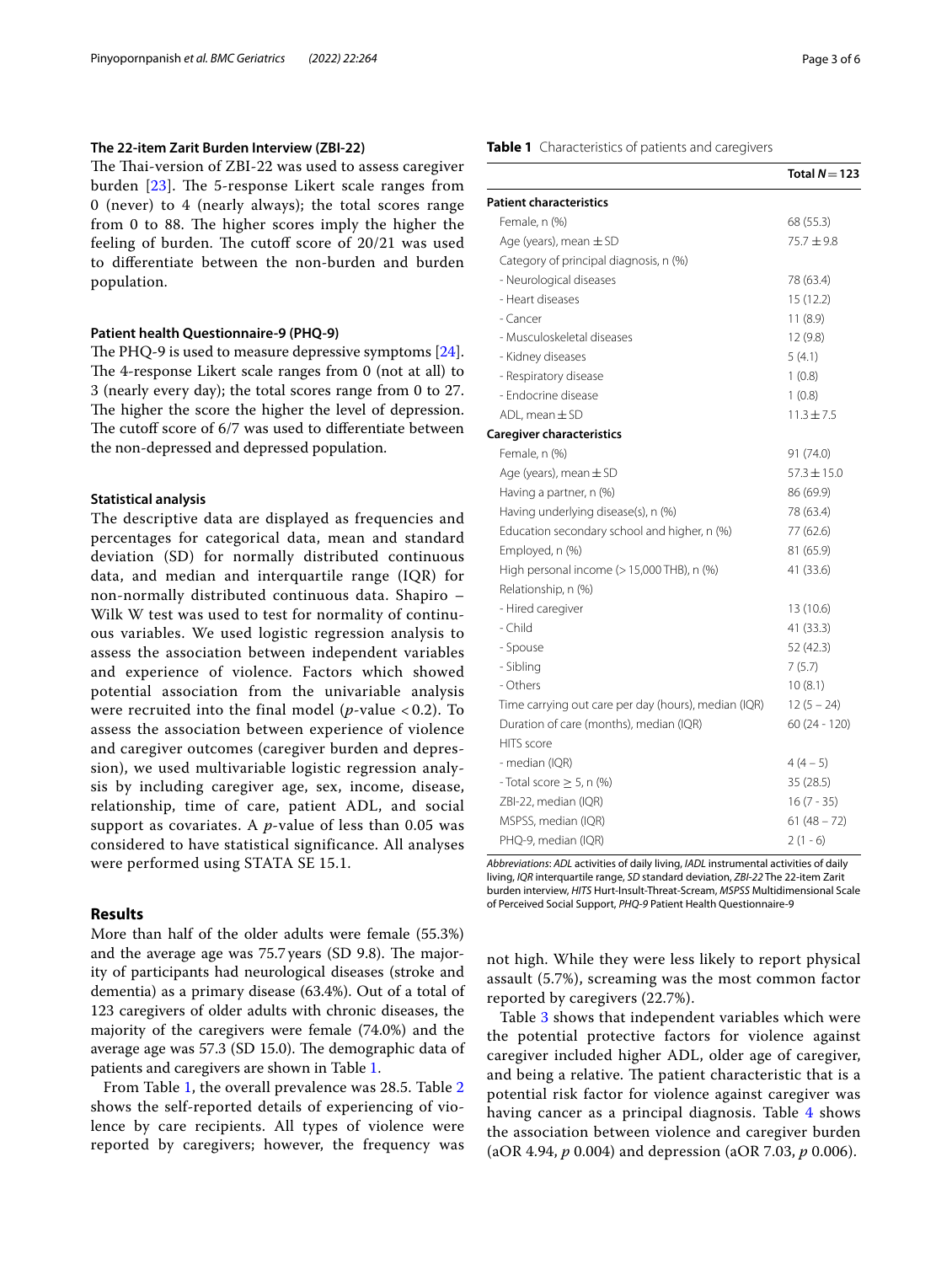|        | (never)    | 2 (rarely) | 3 (sometimes) | 4 (fairly often) | 5 (frequently) |
|--------|------------|------------|---------------|------------------|----------------|
| Hurt   | 116 (94.3) | 5(4.1)     | 2(1.6)        |                  | 0              |
| Insult | 106 (86.2) | 9(7.3)     | 6(4.9)        | (0.8)            | (0.8)          |
| Threat | 114 (92.7) | 4(3.3)     | 3(2.4)        | (0.8)            | (0.8)          |
| Scream | 95 (77.3)  | 17 (13.8)  | 9(7.3)        | (0.8)            | (0.8)          |

## <span id="page-3-0"></span>**Table 2** Details of violence against caregiver (HITS questionnaire)

## <span id="page-3-1"></span>**Table 3** Factors associated with violence against caregivers

|                                               | Univariable analysis |         | Multivariable analysis |                 |
|-----------------------------------------------|----------------------|---------|------------------------|-----------------|
|                                               | <b>cOR</b>           | p-value | aOR                    | <i>p</i> -value |
| <b>Patient characteristics</b>                |                      |         |                        |                 |
| Female                                        | 0.58                 | 0.180   | 0.39                   | 0.065           |
| Older age                                     | 0.97                 | 0.157   | 0.98                   | 0.429           |
| Higher ADL                                    | 0.96                 | 0.106   | 0.93                   | 0.016           |
| Principal diagnosis: Neurological diseases    | 1.15                 | 0.739   |                        |                 |
| Principal diagnosis: Heart diseases           | 0.59                 | 0.443   |                        |                 |
| Principal diagnosis: Cancer                   | 3.43                 | 0.055   | 7.08                   | 0.011           |
| Principal diagnosis: Musculoskeletal diseases | 0.47                 | 0.350   |                        |                 |
| <b>Caregiver characteristics</b>              |                      |         |                        |                 |
| Female                                        | 0.68                 | 0.390   |                        |                 |
| Older age                                     | 0.96                 | 0.005   | 0.96                   | 0.021           |
| Education secondary school and higher         | 0.86                 | 0.707   |                        |                 |
| Employed                                      | 0.99                 | 0.984   |                        |                 |
| High personal income (> 15,000 THB)           | 0.49                 | 0.115   | 0.48                   | 0.177           |
| Being a relative                              | 0.47                 | 0.069   | 0.34                   | 0.036           |
| Time carrying out care per day (hours)        | 1.01                 | 0.823   |                        |                 |
| Duration of care (months)                     | 1.00                 | 0.474   |                        |                 |

<span id="page-3-2"></span>**Table 4** Association between experience of violence and caregiver burden and depression

|               | Univariable analysis |         | <b>Multivariable</b><br>analysis <sup>a</sup> |         |
|---------------|----------------------|---------|-----------------------------------------------|---------|
|               | cOR                  | p-value | aOR                                           | p-value |
| <b>Burden</b> | 4.83                 | < 0.001 | 4 9 4                                         | 0.004   |
| Depression    | 3.65                 | 0.004   | 7.03                                          | 0.006   |

<sup>a</sup> adjusted for caregiver age, sex, income, disease, relationship, time of care, patient activity of daily living, and social support

## **Discussion**

This study found that violence against caregivers was also common among those taking care of older care recipients. Even though the prevalence is around one third of the study sample, experiencing violence was found to be associated with caregiver outcomes including depression and caregiver burden. Therefore, this issue must not be overlooked.

The prevalence of violence against the caregiver in our study was 28.5%. When compared to prior study which conducted among nursing home staff caring for elderly, the prevalence in our study was lower [\[15](#page-5-12), [16](#page-5-13)]. The prevalence of violence against family members who were taking care of relatives with schizophrenia in Japan were a lot higher when compared to our study [[3](#page-5-2)]. In that study the incidence of psychological violence was 87.7% and physical violence was 75.8%. The prevalence of violence against caregivers of people with severe mental illness in China was also higher (74.0%) [[4](#page-5-3)], 61.5% of this group experienced verbal attack and 45.2% experienced physical attack. These differences in prevalence could be associated with the care setting, the disease of the care recipient, and the diferent assessment tools. Or it could be the characteristic gentleness of the Thai population. Therefore, they are not easily complaint leading to the low prevalence in our study. Physical abuse in our study was 5.7% which was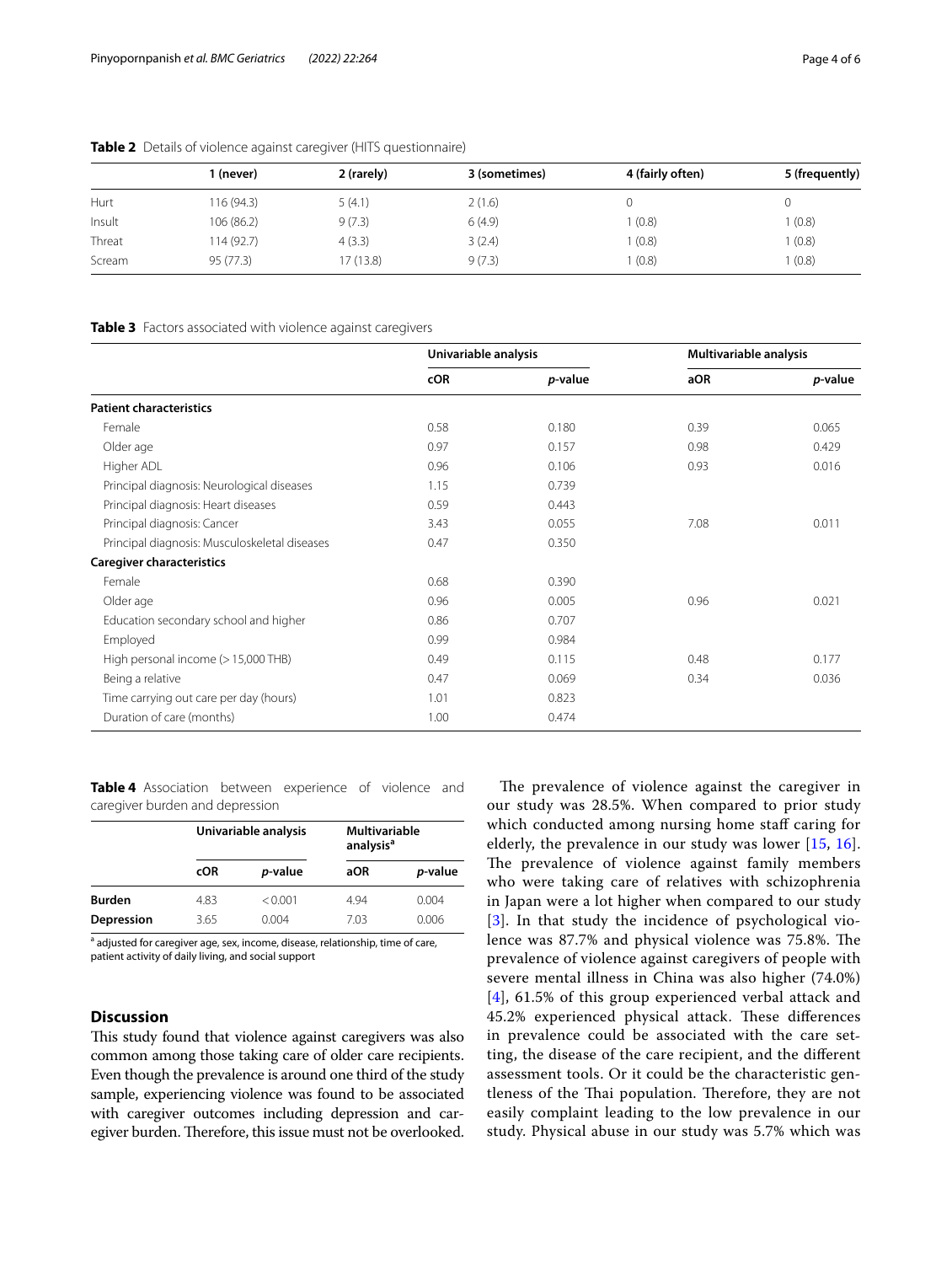low but not absent. This reminds physician to be aware of harmful situations that might occur in the family.

The patient factor related to the higher levels of abuse against caregiver was having cancer as a principal diagnosis. The literature shows that violent behavior in cancer patient is not an uncommon phenomenon but is rarely addressed  $[7]$  $[7]$ . The direct effect from cognitive limitations, which could be from the disease itself or side efect of medication, was mentioned. Tumors located in specifc brain regions including the frontal lobe, limbic system, and cerebellum are also found to be associated with aggressive personality [[25\]](#page-5-22). Furthermore, indirect efect from emotional instability and anxiety during the life-change experience could cause aggression  $[26]$  $[26]$ . Therefore, searching for the cause of personality change and providing support for patients to cope with their emotional stress might be useful to reduce violent behavior of cancer patient.

Factors associated with lower levels of abuse included lower ADL, younger age of the caregiver, and not being a relation. Lower ADL can be related to cognitive impairment, as in dementia, which is sometimes related to unpleasant neuropsychiatric behaviors, including agitation and aggression [[27\]](#page-5-24). It was reported that 59.8% of nursing home staf were abused during an ADL situation [[16](#page-5-13)]. Behavior is frequently associated with the ability to communicate in older adults with impaired cognition who may have lost other means of expressing needs or unmeet expectations [[28](#page-5-25)]. Younger age caregivers may not be a close relative to the older care recipient or be of a diferent generation. Not being related often means that the carer is employed, or a social-services caregiver and they may not be familiar with what the patient needs or does not understand the patient well. Also, there would be no emotional bond which is present if the carer is a relative.

Not surprisingly, being abused can be related to increasing depression and caregiver burden. This has also been mentioned in prior studies among caregivers of people with dementia [\[28](#page-5-25)] and mental health illness [[4](#page-5-3)]. Carers who are exposed to violence would experience many turbulent emotions such as anger, shame, guilt, self-blame and perception of professional incompetence  $[16]$  $[16]$  $[16]$ . This would affect the relationship between the caregiver and care recipient and lead to poorer care quality. To prevent this, when involved in the care of older adults, physicians should look for, not only violence against the older adults, but also violence against the caregiver. Once the event has been detected, the situation requires immediate management. Apart from the provision of treatment for any emergency condition (consequences of physical abuse), the caregiver should be asked to explore the reasons why they were abused, and given training in how to handle abusive older adults.

Evidence suggests that the reasons for violent behavior are complex and multifactorial  $[29]$  $[29]$ . These factors include patient characteristics (diseases and somatic symptoms), inappropriate caregiver approach and an overstimulating environment. Caregivers should be given support in how to address these situations, making adjustments if possible. In addition, they should be made aware of how to handle an acute situation. If they are physically abused, they should know how to escape from the situation or how to call for help. If it is verbal or emotional abuse, they should be made aware of how to cope with it. For example, mindfulness skills have been used to help prevent burnout in caregivers of aggressive adults [\[30](#page-5-27)]. Emotion based coping strategies have been found to mitigate the perception of caregiver burden [[31](#page-5-28)]. In many cases, the manner of caring for the patient could also reduce abusive behavior. If violence is a meaningful communication from a sensation of discomfort or a feeling of insecurity by the patient, a person-centered approach should be employed. Intervention should be provided individually and family by family. In caring for individuals with dementia, personcentered care planning could reduce confict between the carer and care recipient [\[32](#page-5-29)].

Our study highlights the importance of the detection of violence against caregivers of older adults. However, this study is not without its limitations. First, as is frequently the limitation of a cross-sectional study, temporal relationships could not be shown. Secondly, the questionnaire does not include some types of violence such as sexual or fnancial abuse.

## **Conclusion**

Violence against caregivers is not uncommon. Our study indicates a relationship between caregiver burden and depression. Thus, it is important for physicians to look for indications of problems in the relationship between the carer and the caregiver and know how to give advice and manage the situation effectively. This is especially the case in carers at high risk including those providing care for patients with low ADL, caregivers with a younger age, and employed caregivers who may be unaware of the needs of the patient.

## **Abbreviations**

ADL: Activities of daily living; MSPSS: Multidimensional Scale of Perceived Social Support; PHQ-9: Patient Health Questionnaire-9; ZBI-22: The 22-item Zarit Burden Interview.

## **Acknowledgments**

Not applicable.